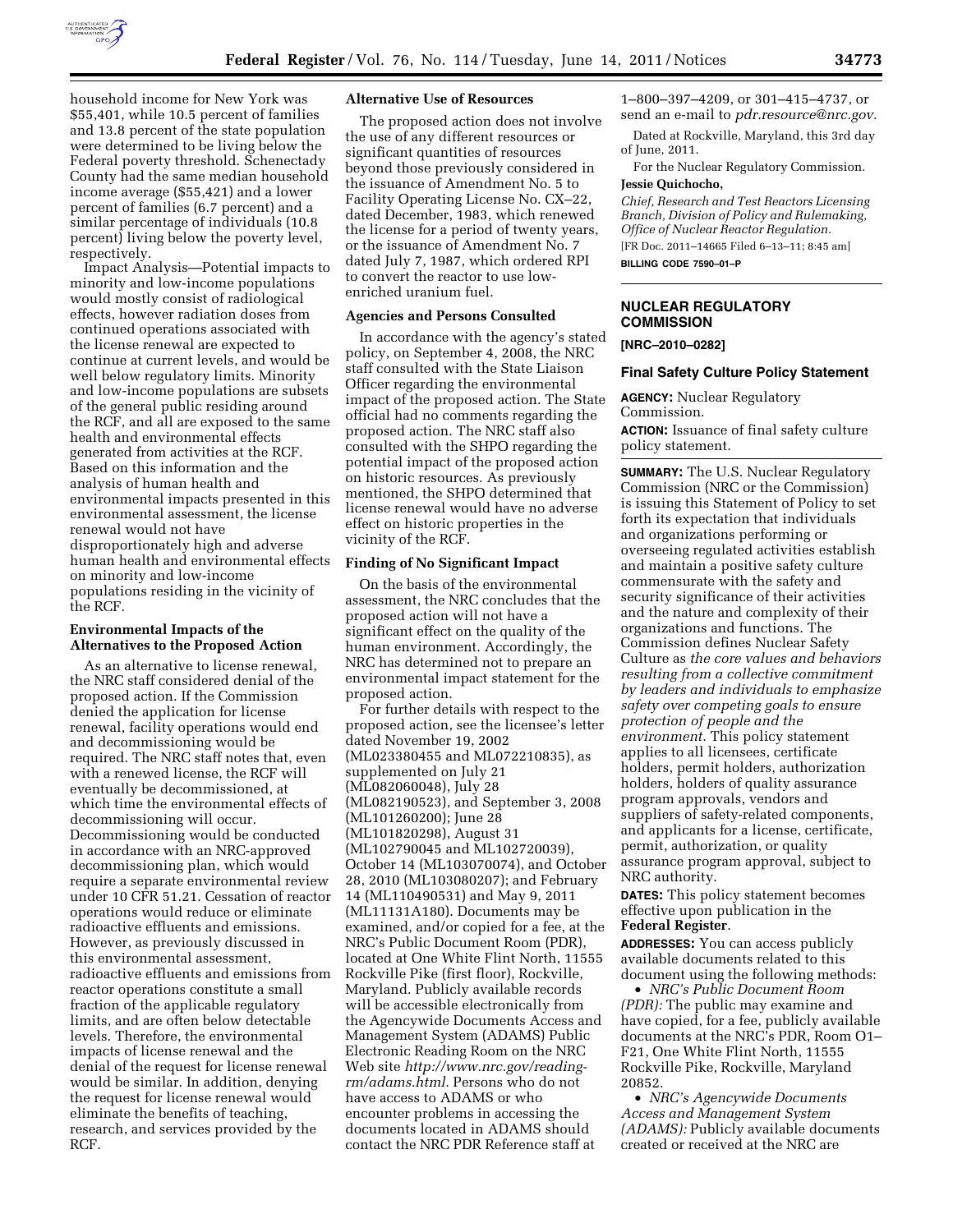available online in the NRC Library at *[http://www.nrc.gov/reading-rm/](http://www.nrc.gov/reading-rm/adams.html)  [adams.html](http://www.nrc.gov/reading-rm/adams.html)*. From this page, the public can gain entry into ADAMS, which provides text and image files of the NRC's public documents. If you do not have access to ADAMS or if there are problems in accessing the documents located in ADAMS, contact the NRC's PDR reference staff at 1–800–397–4209, 301–415–4737, or by e-mail to *[pdr.resource@nrc.gov](mailto:pdr.resource@nrc.gov)*.

• *Federal rulemaking Web site:* Public comments and supporting materials related to this document can be found at *<http://www.regulations.gov>* by searching on Docket ID NRC–2010– 0282. Address questions about NRC dockets to Carol Gallagher, telephone: 301–492–3668; e-mail: *[Carol.Gallagher@nrc.gov](mailto:Carol.Gallagher@nrc.gov)*.

# **FOR FURTHER INFORMATION CONTACT:** Roy P. Zimmerman, Director, Office of Enforcement, U.S. Nuclear Regulatory Commission, Washington, DC 20555– 0001; *telephone:* 301–415–2741; *e-mail: [Roy.Zimmerman@nrc.gov](mailto:Roy.Zimmerman@nrc.gov)*.

### **SUPPLEMENTARY INFORMATION:**

#### **I. Background**

### *A. Previous Policy Statements and Events Involving Safety Culture*

The NRC has long recognized the importance of a safety-first focus in nuclear work environments for public health and safety. The Commission's emphasis on a safety-first focus is reflected in two previously published NRC policy statements. The 1989, ''Policy Statement on the Conduct of Nuclear Power Plant Operations'' (54 FR 3424; January 24, 1989), applies to all individuals engaged in activities that affect the safety of nuclear power plants, and provides the Commission's expectations of utility management and licensed operators with respect to the conduct of operations. The 1996, ''Freedom of Employees in the Nuclear Industry to Raise Safety Concerns Without Fear of Retaliation'' (61 FR 24336; May 14, 1996), applies to the regulated activities of all NRC licensees and their contractors and subcontractors, and provides the Commission's expectations that licensees and other employers subject to NRC authority establish and maintain safety-conscious work environments in which employees feel free to raise safety concerns, both to their management and to the NRC, without fear of retaliation. This Safety Culture Statement of Policy, in conjunction with the previous policy statements, is intended to emphasize the importance the NRC places on the development and maintenance of a

positive safety culture for all regulated activities.

The accident at the Chernobyl nuclear power plant in 1986, brought attention to the importance of safety culture and the impact that weaknesses in safety culture can have on safety performance. Since then, the importance of a positive safety culture has been demonstrated by a number of significant, high-visibility events worldwide. In the United States, incidents involving the civilian uses of radioactive materials have not been confined to a particular type of licensee or certificate holder, as they have occurred at nuclear power plants and fuel cycle facilities and during medical and industrial activities involving regulated materials. Assessments of these incidents revealed that weaknesses in the regulated entities' safety cultures were an underlying cause of the incidents or increased the severity of the incidents. The causes of these incidents included, for example, inadequate management oversight of process changes, perceived production pressures, lack of a questioning attitude, and poor communications. One such incident indicated the need for additional NRC efforts to evaluate whether the agency should increase its attention to reactor licensees' safety cultures. This resulted in important changes to the NRC's Reactor Oversight Process (ROP). Commission paper SECY–06–0122, dated May 24, 2006, (ADAMS Accession No. ML061320282) describes the NRC's safety culture activities at that time and the outcomes of those activities.

Following the terrorist attacks of September 11, 2001, the Commission issued orders enhancing security at facilities whose operations, if attacked, could have an impact on public health and safety. During the early years of implementation of these security enhancements, several violations of the Commission's security requirements were identified in which the licensee's failure to cultivate a positive safety culture impacted the effectiveness of the licensee's security program. The most visible of these involved security officers sleeping in a ''ready room'' while on shift at a nuclear power plant. Most of the weaknesses involved inadequate management oversight of security, lack of a questioning attitude within the security organization, complacency, barriers to raising concerns about security issues, and inadequate training of security personnel.

### *B. Commission Direction*

In February 2008, the Commission issued Staff Requirements

Memorandum (SRM), SRM–COMGBJ– 08–0001 (ADAMS Accession No. ML080560476), directing the NRC staff to expand the Commission's policy on safety culture to address the unique aspects of security and to ensure the resulting policy is applicable to all licensees and certificate holders. The Commission directed the staff to answer several additional questions, including: (1) Whether safety culture as applied to reactors needed to be strengthened; (2) how to increase attention to safety culture in the materials area; (3) how stakeholder involvement can most effectively be used to address safety culture for all NRC and Agreement State licensees and certificate holders, including any unique aspects of security; and (4) whether publishing the NRC's expectations for safety culture and for security culture would be best accomplished in one safety/security culture statement or in two separate statements while still considering the safety and security interfaces.

In response to Commission direction, the NRC staff reviewed domestic and international safety-culture-related documents and considered NRC lessons learned. Additionally, the staff sought insights and feedback from external stakeholders. This was accomplished by providing information in a variety of forums, such as stakeholder organization meetings, newsletters, and teleconferences, and by publishing questions developed to address Commission direction in the February 9, 2009, **Federal Register** notice (FRN) (74 FR 6433) entitled ''Safety Culture Policy Statement Development: Public Meeting and Request for Public Comments'' (ADAMS Accession No. ML090260709).

In February 2009, the NRC held a public workshop on the ''Development of a Policy Statement on Safety Culture and Security Culture'' in which a broad range of stakeholders participated, including representatives from the Agreement States (Meeting Summary: ADAMS Accession No. ML090930572). The staff developed draft characteristics (subsequently referred to as ''traits'') of a positive safety culture and presented them at the workshop. Mindful of the increased attention to the important role of security, the staff also sought input from the workshop participants on whether there should be a single safety culture policy statement or two policy statements addressing safety and security independently while considering the interface of both. Before providing its recommendations to the Commission, the staff developed a draft definition of safety culture in which it modified a definition from the International Atomic Energy Agency's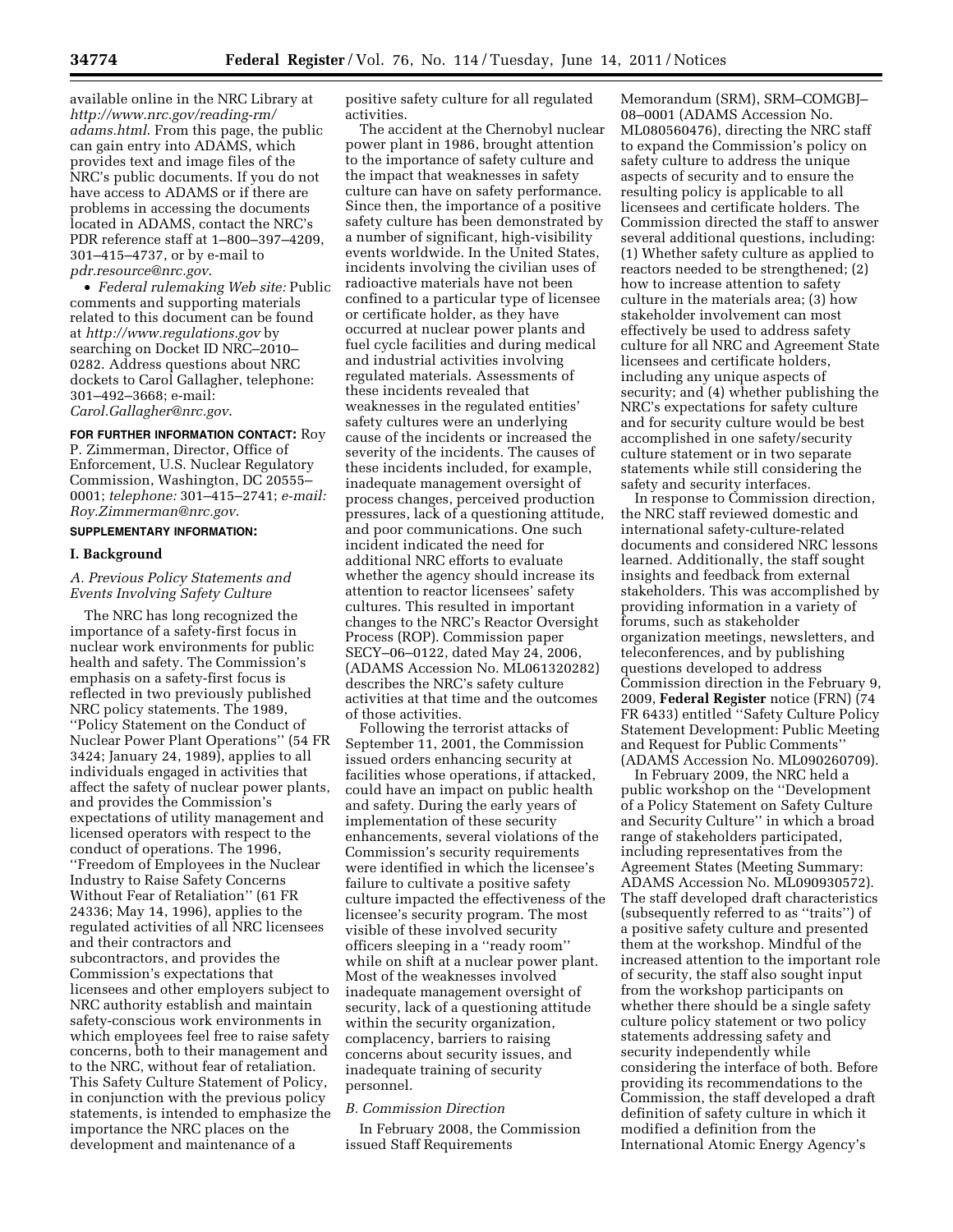advisory group, the International Nuclear Safety Group, to make it applicable to all NRC-regulated activities and to address security.

Based on its review and stakeholder feedback, in SECY–09–0075, ''Safety Culture Policy Statement,'' dated May 16, 2009 (ADAMS Accession No. ML091130068), the NRC staff provided a single draft safety culture policy statement for Commission approval. The draft policy statement acknowledged the importance of safety and security, and the interface of both, within an overarching culture of safety. Additionally, in response to the Commission's questions, the staff: (1) Concluded that the NRC's oversight of safety culture as applied to reactors has been strengthened, is effective, and continues to be refined in accordance with the existing ROP self-assessment process; (2) described actions taken and planned for increasing attention to safety culture in the materials area; and (3) described actions taken and planned for most effectively obtaining stakeholder involvement to address safety culture, including any unique aspects of security, for all NRC and Agreement State licensees and certificate holders.

In SRM–SECY–09–0075 (ADAMS Accession No. ML092920099), the Commission directed the staff to: (1) Publish the draft safety culture policy statement for no fewer than 90 days; (2) continue to engage a broad range of stakeholders, including the Agreement States and other organizations with an interest in nuclear safety, to ensure the final policy statement presented to the Commission reflects a broad spectrum of views and provides the necessary foundation for safety culture applicable to the entire nuclear industry; (3) make the necessary adjustments to encompass security within the statement; (4) seek opportunities to comport NRC terminology, where possible, with that of existing standards and references maintained by those that the NRC regulates; and (5) consider incorporating suppliers and vendors of safety-related components in the safety culture policy statement.

### *C. Development of the Final Policy Statement*

On February 2–4, 2010, the NRC held a second safety culture workshop to provide a venue for interested parties to comment on the draft safety culture policy statement. The additional goal of the workshop was for panelists representing a broad range of stakeholders to reach alignment, using common terminology, on a definition of safety culture and a high-level set of

traits that describe areas important to a positive safety culture. The workshop panelists represented a wide range of stakeholders regulated by the NRC and/ or the Agreement States, including medical, industrial, and fuel cycle materials users, and nuclear power reactor licensees, as well as the Nuclear Energy Institute, the Institute of Nuclear Power Operations (INPO), and members of the public. The workshop panelists reached alignment with input from the other meeting attendees on a definition of safety culture and a high-level set of traits describing areas important to a positive safety culture.

Following the February 2010, workshop, the NRC staff evaluated the public comments that were submitted in response to the November 6, 2009, FRN (74 FR 57525). Additionally, the staff participated on panels and made presentations at various industry forums in order to provide information to stakeholders about the development of the safety culture policy statement and/ or to obtain additional input and to ascertain whether the definition and traits developed at the workshop accurately reflect a broad range of stakeholders' views. These outreach activities included, for example, participation in a Special Joint Session on Safety Culture at the Health Physics Society Annual Meeting, and presentations on the development of the safety culture policy statement at the Annual Fuel Cycle Information Exchange, the Conference of Radiation Control Program Directors' Annual National Conference on Radiation Control, the Institute of Nuclear Materials Management's Annual Meeting, the Second NRC Workshop on Vendor Oversight for New Reactors, and the Organization of Agreement States Annual Meeting. In response to Commission direction in SRM–SECY– 09–00075, the staff focused attention on attending meetings involving the Organization of Agreement States and other materials licensees.

In July 2010, the NRC held a public teleconference with the panelists who participated in the February 2010, workshop to discuss the status of outreach activities associated with the development of the policy statement. At the July 2010, meeting, the panelists reiterated their support for the definition and traits developed at the February 2010, workshop as a result of their outreach with their industry colleagues. This position aligns with the comments the staff received during the various outreach activities. In September 2010, the staff held an additional teleconference to provide information on the initial results of a

validation study conducted by INPO, which was conducted, in part, to see whether and to what extent the factors that came out of INPO's safety culture survey support the February 2010, workshop traits. The factors support the traits developed at the workshop.

Based on its review and stakeholder feedback, the staff published the revised draft safety culture policy statement (ADAMS Accession No. ML102500563) on September 17, 2010 (75 FR 57081), for a 30-day public comment period. Because public comments reflected some misunderstanding regarding the Commission's use of a policy statement rather than a regulation or rule, the September 2010, FRN provided clarification, pointing out that the Commission may use a policy statement to address matters relating to activities that are within NRC jurisdiction and are of particular interest and importance to the Commission. Policy statements help to guide the activities of the NRC staff and can express the Commission's expectations of others; however, they are not regulations or rules and are not accorded the status of a regulation or rule within the meaning of the Administrative Procedure Act. The Agreement States, which are responsible for overseeing their materials licensees, cannot be required to implement the elements of a policy statement because such statements, unlike NRC regulations, are not a matter of compatibility. Additionally, policy statements cannot be considered binding upon, or enforceable against, NRC or Agreement State licensees and certificate holders.

This Statement of Policy has been developed to engage individuals and organizations performing regulated activities involving nuclear materials and share the Commission's expectations regarding the development and maintenance of a positive safety culture.

The NRC held a public meeting in September 2010, in the Las Vegas Hearing Facility, Las Vegas, Nevada, which was simultaneously broadcast in the Commission Hearing Room, Rockville, Maryland, and over the internet via Web streaming in order to allow remote participation. The goals of the September 2010, FRN and meeting were to provide additional opportunities for stakeholders to comment on the revised draft policy statement, including the definition and traits developed at the February 2010, workshop, and to discuss the information gathered from the outreach activities that had occurred since the February 2010, workshop. Additionally, a representative from INPO presented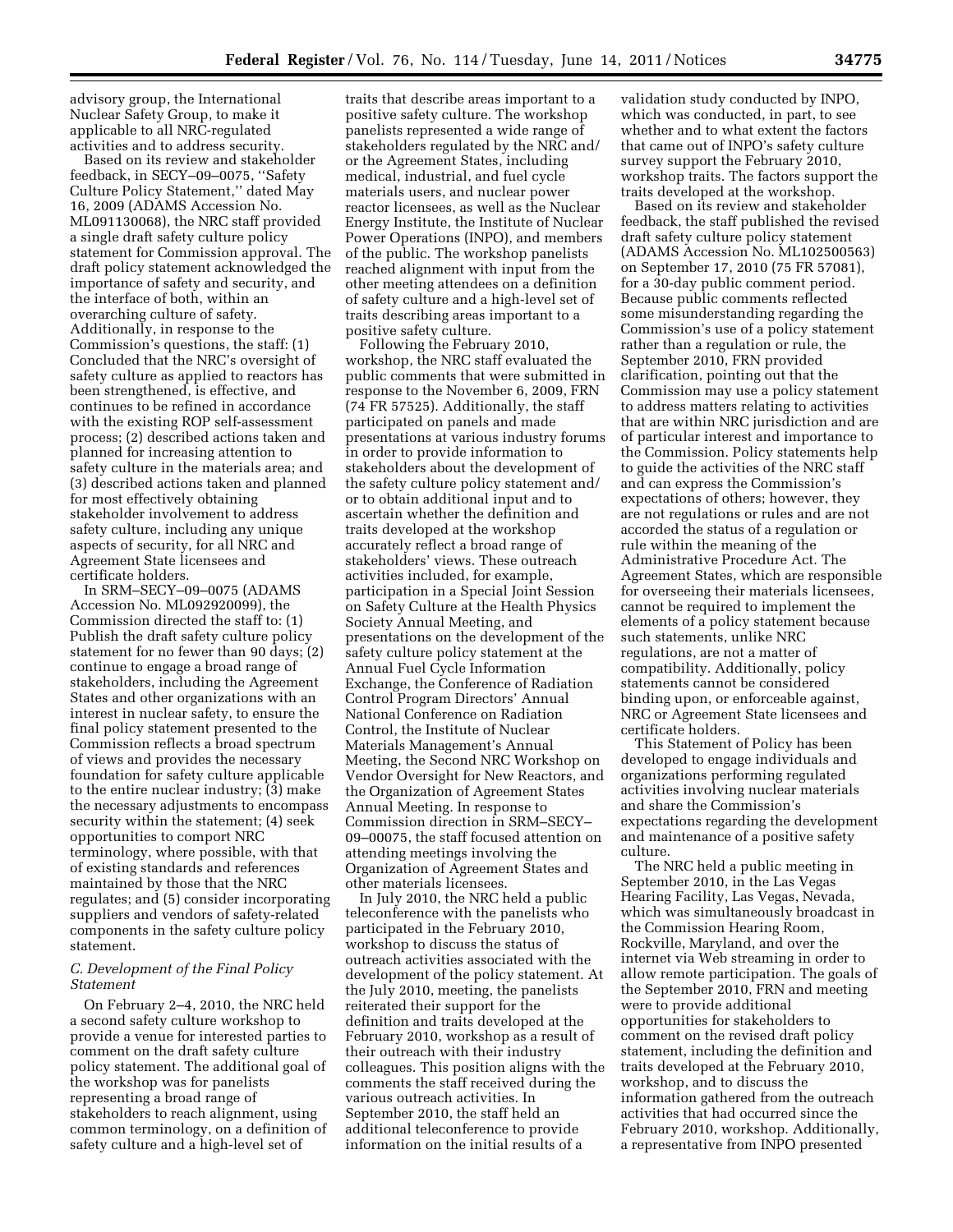information on the validation study INPO conducted as part of INPO's efforts to help establish a technical basis for the identification and definition of areas important to safety culture. A member of the Office of Nuclear Regulatory Research also presented findings related to the oversight of the INPO study.

# **II. Public Comments**

The November 2009, FRN and the September 2010, FRN generated 76 comments from affected stakeholders and members of the public. The staff's evaluation concluded that many of the comments were statements of agreement on the information included in the draft and revised safety culture policy statements and did not require further action. A few of the commenters raised issues that the staff considered during the development of the policy statement, but ultimately concluded that the issues were either not applicable to the policy statement, for example, that ''by virtue of its all encompassing applicability, the policy must be taken as a strategic utterance;'' or either misunderstood or disregarded the concept of a policy statement in this application, for example, that a policy statement is ''largely inadequate for purposes of establishing broad-reaching performance standards.'' The remaining comments informed the NRC staff's development of the final policy statement. These were grouped into the following themes:

1. The NRC should adopt the definition and traits developed during the February 2010, workshop. This theme encompassed additional comments indicating that retaining the term ''security'' in the definition and traits of a positive safety culture may be confusing to many licensees, particularly materials licensees.

2. The traits from the February 2010, workshop should be included in the Statement of Policy in order to provide additional clarity as to its intent.

3. More guidance is needed on the NRC's expectations as to how the policy statement will be implemented. This encompassed the additional theme that stakeholders would like to be actively involved in the process of developing this guidance and that the continued use of workshops with the various licensees would be helpful.

4. A discussion should be included in the policy statement that addresses the diversity of the regulated community. Additionally, the Commission should acknowledge the efforts already underway as the regulated community addresses the Statement of Policy.

5. How does the NRC plan to ''enforce'' adherence to the policy statement?

6. Comments on the draft policy statement were generally supportive of including vendors and suppliers of safety-related components in the Statement of Policy, but reflected concern about jurisdictional issues, as well as the impact that including vendors and suppliers in the Statement of Policy might have on licensees' ability to work with these entities.

7. During its evaluation of the public comments on the draft safety culture policy statement, the staff felt that a trait addressing complacency should be added to the February 2010, workshop traits. Several months later, the results of an INPO study indicated that the trait ''Questioning Attitude'' had strong support with operating nuclear plant personnel. This trait resonated with the staff as an approach for addressing complacency for all regulated activities. At the September 2010, public meeting, as part of a larger presentation providing the results of the INPO validation study, the staff added a question about whether to include this trait. Additionally, the September 2010, FRN specifically asked whether complacency should be addressed in the Statement of Policy. Although the responses to this question varied, the staff concluded it should be considered in a positive safety culture and included the concept of complacency in the Statement of Policy under the trait, ''Questioning Attitude.'' ''Questioning Attitude'' is described in the final Statement of Policy as a culture ''in which individuals avoid complacency and continuously challenge existing conditions and activities in order to identify discrepancies that might result in error or inappropriate action.''

This policy statement is being issued after careful consideration of the staff's evaluation of the public comments received on the November 2009, and September 2010, FRNs; the public meetings held in February 2009, and February, July, and September 2010; the views expressed by stakeholders during the Commission briefing in March 2010; and the informal dialogue with the various stakeholders during the staff's additional outreach efforts from the February 2010, workshop until the second public comment period ended on October 18, 2010.

The following paragraphs provide the specific information that was used in the development of the final policy statement, including the changes that were made to the November 2009, FRN:

1. The Statement of Policy adopts the February 2010, workshop definition and

traits of a positive safety culture. The term ''security'' is not included in either the definition or the traits. The Commission agrees that an overarching safety culture addresses both safety and security and does not need to single out ''security'' in the definition. However, to ensure that security is appropriately encompassed within the Statement of Policy, a preamble to the traits has been added and the robust discussion of security, including the importance of considering the interface of safety and security that was included in the draft Statement of Policy, has been retained in the Statement of Policy.

2. The Commission agrees that including the traits in the Statement of Policy will serve to clarify the intent of the policy. The draft policy statement published in the November 2009, FRN did not include the characteristics (now described as ''traits') in the actual Statement of Policy. The staff developed the draft characteristics based on a variety of sources, including the 13 safety culture components used in the ROP. The characteristics included significantly more detail than the traits included in the Statement of Policy. The staff's basis for the original decision to include the characteristics in another section of the draft policy statement but not in the actual draft Statement of Policy was three-fold: first, it would keep the Statement of Policy brief and concise; second, it would maintain the Statement of Policy at a high level; and third, it would not invalidate the characteristics' standing as part of the draft policy statement to place them in another section of the draft policy statement. The November 6, 2009, FRN that contained the draft policy statement specifically requested comments on whether the characteristics should be included in the Statement of Policy. Some commenters indicated that they would prefer not to include the traits in the actual Statement of Policy or that they agree with the original decision to include the traits in their own section of the policy statement. However, several commenters indicated that adding the traits to the Statement of Policy itself would help to clarify the Commission's expectations. Because the traits in question were developed by the stakeholders at the February 2010, workshop to provide a high-level description of the areas important to a positive safety culture, the level of detail that was included in the draft characteristics is not present in the traits. Thus, even with inclusion of the traits, the Statement of Policy remains brief and concise; in addition, this approach provides high-level detail that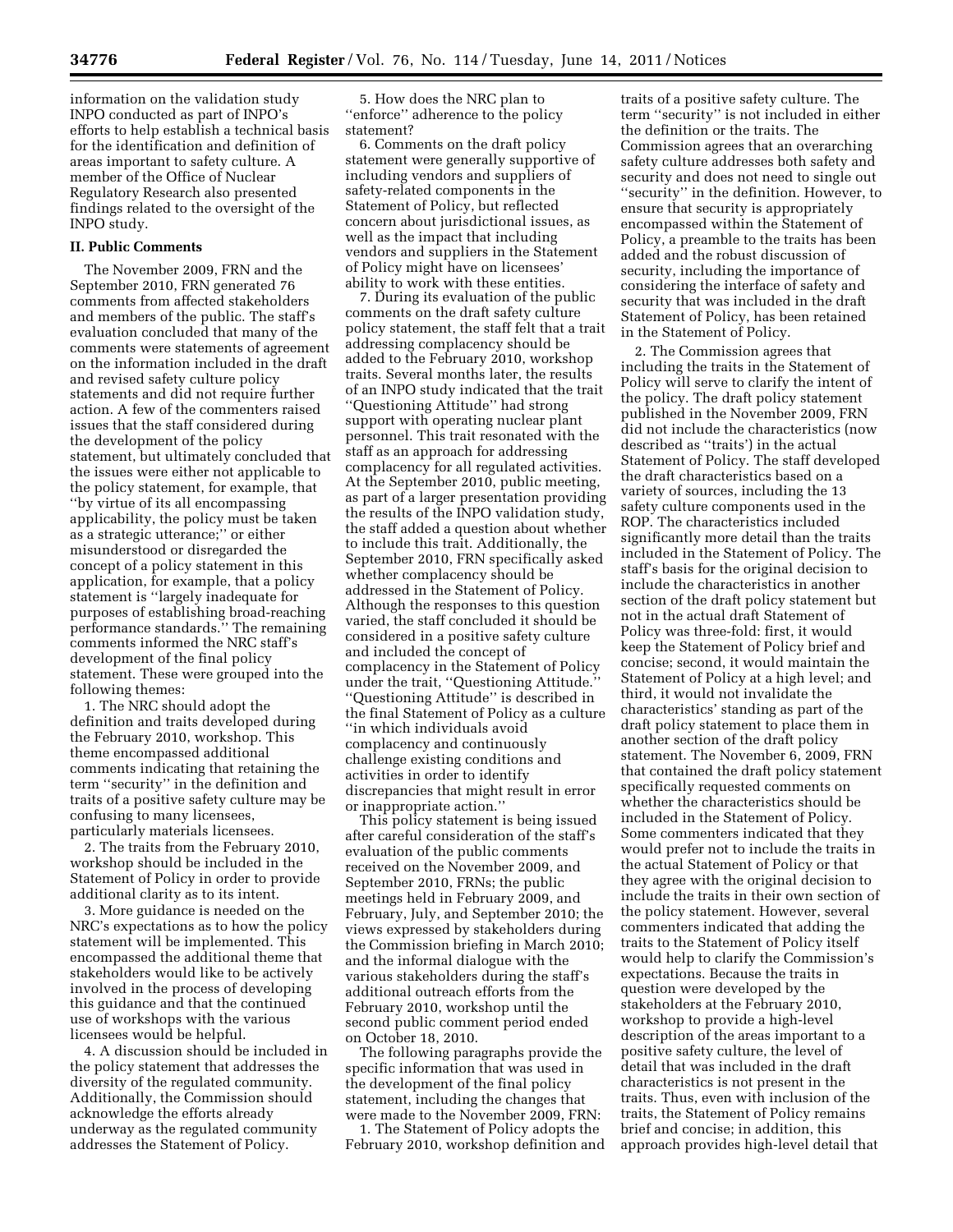was not in the draft Statement of Policy. Including the traits in the Statement of Policy rather than as part of the policy statement visually supports their standing as part of the Commission's expectation that these are areas that members of the regulated community should consider as they develop a positive safety culture. Finally, as the Statement of Policy points out, the list of traits was not developed for inspection purposes nor does it represent an all-inclusive list of areas important to a positive safety culture.

3. Implementation is not directly addressed in this policy statement, which sets forth the overarching principles of a positive safety culture. This discussion is not included because the Commission is aware of the diversity of its regulated community (which includes, for example, industrial radiography services; hospitals, clinics and individual practitioners involved in medical uses of radioactive materials; research and test reactors; large-scale fuel fabrication facilities; as well as operating nuclear power plants and the construction of new facilities where operations will involve radioactive materials with the potential to affect public health and safety and the common defense and security) and recognizes that implementation will be more complex in some settings than others. The NRC program offices responsible for licensing and oversight of the affected entities intend to work with their constituents, who bear the primary responsibility for safely handling and securing regulated materials, to address the next steps and specific implementation issues. Nevertheless, before implementation issues are addressed, the regulated community can begin assessing their activities to identify areas for enhancement. For example, industry representatives could begin to identify tacit organizational and personal goals that, at times, may compete with a safety-first focus and develop strategies for adjusting those goals. Some monetary incentive or other rewards programs could work against making a safe decision. Current training programs may not address safety culture and its traits or how those traits apply to dayto-day work activities. Identification of both strengths and weaknesses related to safety culture in the regulated community will be helpful in understanding implementation strategies.

4. The final Statement of Policy includes a statement that the Commission recognizes the diversity of the various organizations that are included in the Statement of Policy and the fact that some organizations have already spent significant time and resources in the development of programs and policies to support a positive safety culture. The Commission will take these efforts into consideration as the regulated community addresses the Statement of Policy.

5. Because there seemed to be some questions about the Commission's use of a policy statement rather than a regulation, the staff provided a brief discussion of the differences in the September 17, 2010, FRN, pointing out that policy statements, while not enforceable, guide the activities of the NRC staff and express the Commission's expectations. The Commission reiterates the conclusion of the discussion provided in the September 2010, FRN that while the option to consider rulemaking exists, the Commission believes at this time, that developing a policy statement is a more effective way to engage stakeholders.

6. Vendors and suppliers of safetyrelated components have been included in this Statement of Policy. A few stakeholders have raised concerns about how implementation would be carried out, particularly in cases where vendors and suppliers are located outside of NRC jurisdiction. However, the Commission believes that vendors and suppliers of safety-related components should develop and maintain a positive safety culture in their organizations for the same reasons that other NRCregulated entities should do so.

7. The final Statement of Policy adds the trait ''Questioning Attitude'' to the traits developed at the February 2010, workshop as an appropriate vehicle for addressing complacency.

#### **III. Statement of Policy**

The purpose of this Statement of Policy is to set forth the Commission's expectation that individuals and organizations establish and maintain a positive safety culture commensurate with the safety and security significance of their activities and the nature and complexity of their organizations and functions. This includes all licensees, certificate holders, permit holders, authorization holders, holders of quality assurance program approvals, vendors and suppliers of safety-related components, and applicants for a license, certificate, permit, authorization, or quality assurance program approval, subject to NRC authority. The Commission encourages the Agreement States, Agreement State licensees and other organizations interested in nuclear safety to support the development and maintenance of a

positive safety culture, as articulated in this Statement of Policy.

Nuclear Safety Culture is defined as *the core values and behaviors resulting from a collective commitment by leaders and individuals to emphasize safety over competing goals to ensure protection of people and the environment.* Individuals and organizations performing regulated activities bear the primary responsibility for safety and security. The performance of individuals and organizations can be monitored and trended and, therefore, may be used to determine compliance with requirements and commitments and may serve as an indicator of possible problem areas in an organization's safety culture. The NRC will not monitor or trend values. These will be the organization's responsibility as part of its safety culture program.

Organizations should ensure that personnel in the safety and security sectors have an appreciation for the importance of each, emphasizing the need for integration and balance to achieve both safety and security in their activities. Safety and security activities are closely intertwined. While many safety and security activities complement each other, there may be instances in which safety and security interests create competing goals. It is important that consideration of these activities be integrated so as not to diminish or adversely affect either; thus, mechanisms should be established to identify and resolve these differences. A safety culture that accomplishes this would include all nuclear safety and security issues associated with NRCregulated activities.

Experience has shown that certain personal and organizational traits are present in a positive safety culture. A trait, in this case, is a pattern of thinking, feeling, and behaving that emphasizes safety, particularly in goal conflict situations, e.g., production, schedule, and the cost of the effort versus safety. It should be noted that although the term ''security'' is not expressly included in the following traits, safety and security are the primary pillars of the NRC's regulatory mission. Consequently, consideration of both safety and security issues, commensurate with their significance, is an underlying principle of this Statement of Policy.

The following are traits of a positive safety culture:

(1) *Leadership Safety Values and Actions*—Leaders demonstrate a commitment to safety in their decisions and behaviors;

(2) *Problem Identification and Resolution*—Issues potentially